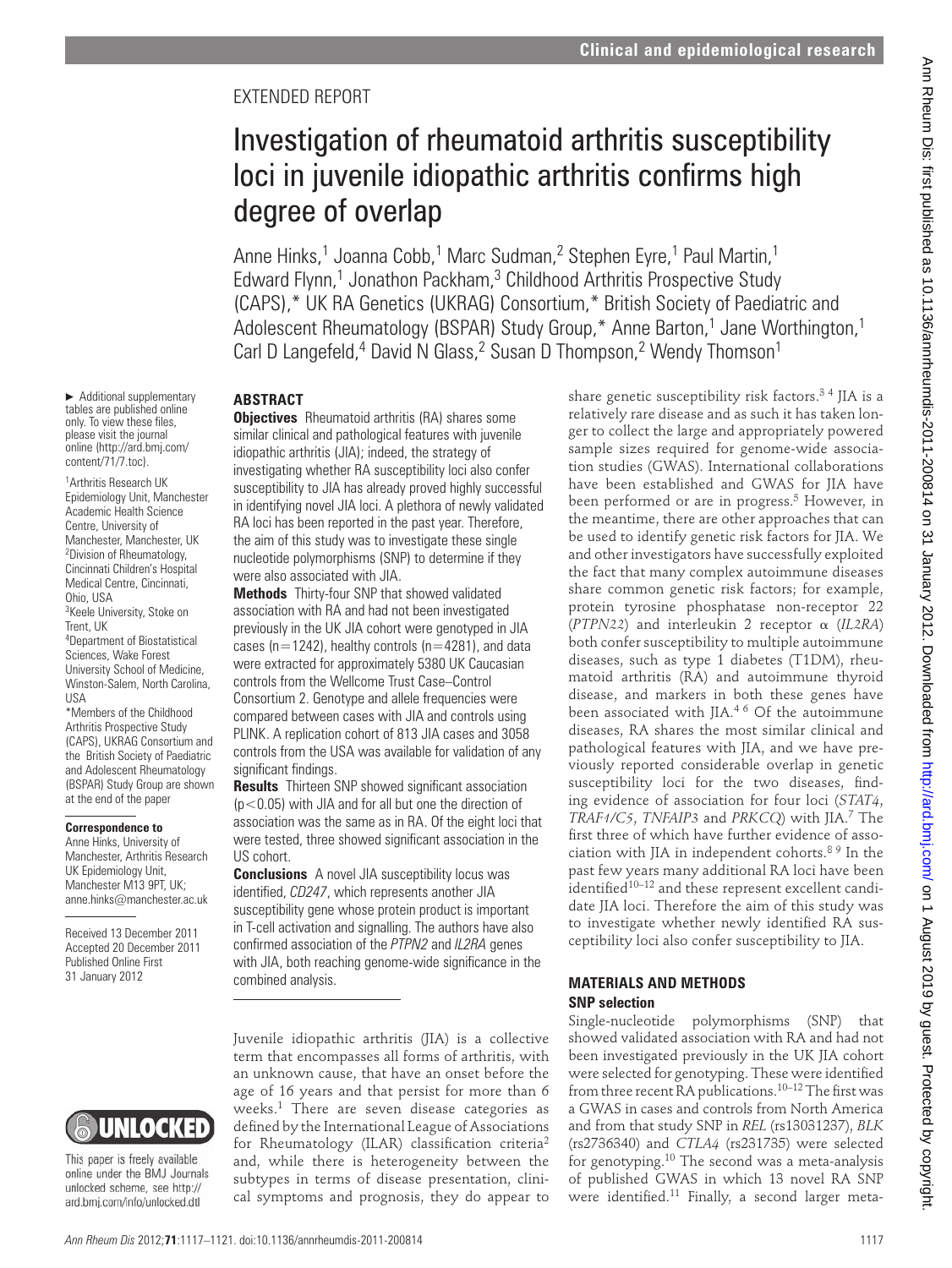analysis of RA cases and controls identified a further 21 SNP with replicated association with RA. Of these, 10 had achieved genome-wide significance in the combined analysis and 11 had highly suggestive evidence of association although not exceeding the threshold for claims of genome-wide significance.<sup>12</sup> Results for three of these SNP (in *IL2RA*, *AFF3* and *c12orf30*) had previously been investigated in the UK JIA cohort,4 13 14 and so were not included in this study. In total, therefore, 34 SNP were selected for genotyping.

#### **Subjects**

#### UK cohort

DNA was available for 1242 UK Caucasian JIA patients from three sources: The British Society for Paediatric and Adolescent Rheumatology national repository of JIA (n=654); a group of UK Caucasian patients with long-standing JIA (n=201), described previously,15 and a third cohort collected as part of the Childhood Arthritis Prospective study, a prospective inception cohort study of JIA cases from five centres across the UK (n=387).<sup>16</sup> JIA cases were classified according to ILAR criteria<sup>2</sup> (see supplementary table 1, available online only). Healthy Caucasian control DNA samples ( $n=4281$ ) were available from five centres in the UK, collected as part of the UK RA genetics (UKRAG) consortium, as described previously.17 All individuals were recruited with ethics approval and provided informed consent (North-West Multi-Centre Research Ethics Committee (MREC 99/8/84) and the University of Manchester Committee on the Ethics of Research on Human Beings). Additional control genotyping data were extracted from the Wellcome Trust Case–Control Consortium 2 (WTCCC2) European Genome–Phenome Archive website (http://www.ebi.ac.uk/ega/). SNP had been genotyped on either the Illumina (n=5200) or Affymetrix (n=5380) platform. If a SNP had been genotyped on both platforms then the results from the analysis with the larger control set was presented.

All SNP were genotyped in the UK JIA cases using the Sequenom iPlex MassARRAY platform according to manufacturer's instructions (Sequenom, San Diego, California, USA; http://www.sequenom.com/). A 90% sample quality control rate and 90% genotyping success rate was imposed.

#### US cohort

For validation of the findings in the UK cohort, genotype information was available from a cohort of 813 JIA cases and 3058 controls from the USA. These data are from a GWAS, which has previously been investigated for autoimmune overlap.<sup>5</sup> For the JIA children, with polyarticular (rheumatoid factor negative) and oligoarticular JIA, approximately 95% of the cases were recruited at the Cincinnati Children's Hospital Medical Center (CCHMC) or as part of a National Institute of Arthritis and Musculoskeletal and Skin Diseases-supported JIA affected sibpair registry. The remaining cases were contributed by collaborating centres that included the Children's Hospital of Wisconsin, Schneider Children's Hospital and Children's Hospital of Philadelphia. JIA cases were classified according to ILAR criteria2 and comprised cases from three subtypes of JIA (see supplementary table 1, available online only). The control cohort (n=3058) comprised 658 healthy children aged between 3 and 18 years, recruited from the general population to represent the geographical region served by CCHMC. In addition, 2400 healthy controls of European ancestry were genotyped at the Broad Institute on the Affymetrix SNP array 6.0, which have been collected as part of the Molecular Genetics of Schizophrenia GWAS. Both cases and controls were subjected to principal component analysis, and any outliers were excluded andels of Eq. and a state of the state interaction of the mainle and 2.3 February 1.8 February 1.8 February 1.8 February 1.8 February 1.8 February 1.8 February 1.8 February 1.8 February 1.8 February 1.8 February 1.8 Febru

from analysis. SNP were genotyped using the Affymetrix genome-wide human SNP array 6.0. The study had full ethics committee approval (CCHMC Institutional Review Board) and was fully compliant with the Declaration of Helsinki.<sup>5</sup>

#### **Statistical analysis**

Power calculations were performed using QUANTO to calculate the prior probability of detecting association in the current UK sample size at the allele frequency and effect sizes reported previously in RA.10–12 Calculations assumed a log-additive model and an  $\alpha$  value of 0.05. Power calculations were also performed to determine the power of the US cohort to validate the findings of the UK cohort. Genotype and allele frequencies were compared between cases with JIA and controls using the Cochrane– Armitage trend test implemented in PLINK18 and allelic OR and their 95% CI were calculated.

Analysis was performed in all JIA cases for the UK cohort initially but then the analysis was restricted to subtypes equivalent to those in the US cohort (see supplementary table 1, available online only) to allow for comparison of OR and for combining the data in a meta-analysis.

### **RESULTS**

The JIA case number after quality control was 1229. The power calculation for each SNP is shown in supplementary table 3 (available online only).

Of the 34 SNP selected for genotyping, four failed to genotype (rs892188 (*ICAM1*), rs934734 (*SPRED2*), rs7155603 (*BATF*) and rs840016 (*CD247*), although a SNP in the *CD247* gene identified in the Raychaudhuri study was genotyped, $11$  rs1773560, which has  $r^2=0.68$  with rs840016. Therefore, there were 30 SNP for analysis. The SNP in *IRF5* (rs10488631) failed genotyping in the UKRAG control dataset, therefore the comparison was limited to the WTCCC2 control data while conversely the SNP in *TAGAP* (rs394581) failed to genotype in the WTCCC2 control cohort so the comparison was limited to the UKRAG control dataset.

Thirteen SNP showed nominal evidence of association with JIA (p<0.05) (table 1). Results for all SNP are provided in supplementary table 2 (available online only). Figure 1 shows a comparison between the association analysis results in RA and JIA. For all but one (*NHLH2*) of the 13 loci the direction of association was the same as that observed in the RA studies, with similar OR and sometimes stronger effect sizes in JIA (figure 1).

Of the 13 loci that showed nominal association with JIA in our UK cohort, eight had genotype data available in the US validation cohort (table 2). There were no data for the *IL2*, *ANKRD55*, *C5orf30* or the *IRF5* SNP. Of the eight SNP, three (rs1773560 in *CD247*, rs706778 in *IL2RA* and rs7234029 in *PTPN2*) showed association with JIA in the US cohort, and meta-analysis of the two cohorts strengthened the association.

#### **DISCUSSION**

The now well-established overlap of genetic susceptibility risk factors across quite clinically and phenotypically different autoimmune diseases has been an exciting discovery that has emerged from the GWAS era. It suggests there will be shared pathogenic pathways and the potential for shared therapies for these diseases. Furthermore, it can be exploited as a strategy for the identification of novel risk factors for related autoimmune diseases, including JIA. There is already compelling evidence that many susceptibility loci are shared between RA and JIA (*PTPN22*, 5 6 *IL2RA*, 4 19 *STAT4*, 5 7 20 *IL2*, 5 13 21 *TRAF1/C5*7 20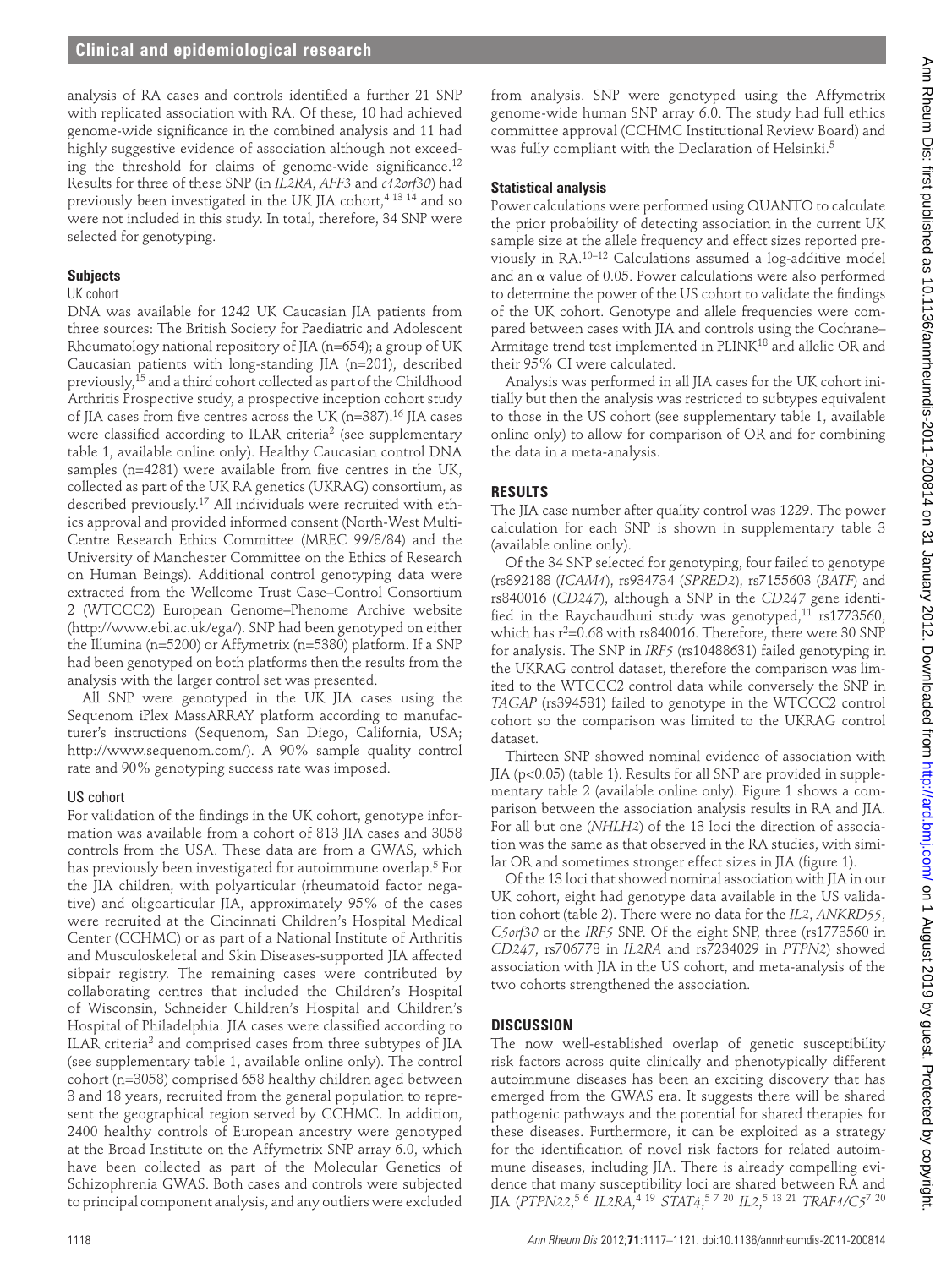| Case 12, case genotype counts and percentage of heterozygotes; Case 22, case genotype counts and percentage of minor allele homozygotes; Control 11,<br>$1.25 \times 10^{-5}$<br>$5.61 \times 10^{-5}$<br>$2.57 \times 10^{-7}$<br><b>pTREND</b><br>8.5<br>control genotype counts and percentage of major allele homozygotes; Control 12, control genotype counts and percentage of minor allele homozygotes,<br>p value for deviation from HWE. CHR, chromosome; HWE, Hardy–Weinberg gequi<br>0.0009<br>0.0003<br>0.0003<br>0.006<br>0.009<br>0.004<br>0.03<br>0.01<br>0.05<br>0.01<br>6.6<br>Control 22 (%)<br>PTPN <sub>2</sub><br>NHLH2<br>CD <sub>2</sub><br><b>PTPRC</b><br>ANKRD55<br>IRF5<br>BLK<br>ORMDL3<br>RBPJ<br>$\overline{12}$<br>$c5$ orf $30$<br>IL2RA<br>CD247<br>481 (5.9)<br>304 (16.1)<br>1846 (22.9)<br>754 (9.3)<br>112(1.4)<br>831 (10.5)<br>54 (1.0)<br>182 (2.3)<br>(035(12.9)<br>1443(18.2)<br>137(1.7)<br>214 (2.7)<br>456 (5.7)<br>Genes<br>RA 95% Confidence Interval<br>RA Odds ratio<br>Control 12(%)<br>· JIA Odds ratio<br>JIA 95% Confidence Interval<br>3702 (46.3)<br>3401 (42.0)<br>2090 (26.3)<br>1583 (19.5)<br>3002 (37.0)<br>(37.0)<br>3849 (48.5)<br>1824 (22.9)<br>3536 (44.5)<br>1003(19.4)<br>3883 (47.9)<br>4001 (49.7)<br>(26.6)<br><b>Figure 1</b> Plot of OR for minor allele for 13 loci showing nominal<br>2957<br>2127<br>evidence of association with juvenile idiopathic arthritis (JIA),<br>comparison with rheumatoid arthritis (RA). Odds ratios obtained from<br>Control 11 (%)<br>Raychaudhuri et al, <sup>11</sup> Stahl et al <sup>12</sup> and Gregersen et al. <sup>10</sup><br>2652 (33.4)<br>5994 (75.3)<br>3938 (48.7)<br>5631 (71.0)<br>6417 (79.1)<br>3579 (45.0)<br>4119 (79.6)<br>4631 (57.1)<br>2926 (36.1)<br>2199 (27.3)<br>3264 (40.8)<br>4586 (57.3)<br>5682 (71.1)<br>amongst others). In this study we have identified and validated<br>association with three novel loci, originally associated with RA.<br>Case 22 (%)<br>One of these identifies a new JIA susceptibility gene, CD247,<br>142 (12.1)<br>107(10.7)<br>$24(2.5)$<br>9(0.9)<br>$\frac{80(8.0)}{20(1.7)}$<br>68 (6.8)<br>208 (20.8)<br>256 (26.9)<br>42 (3.6)<br>79 (6.8)<br>187 (16.1)<br>17(1.5)<br>a good candidate for JIA as it encodes the zeta chain of the T-cell<br>receptor-CD3 complex and adds another gene to the list of JIA<br>susceptibility loci that play a role in T-cell activation and signal-<br>Case 12 (%)<br>ling (PTPN22, IL2RA, PTPN2, SH2B3 and STAT4). In addition<br>451 (45.0)<br>406 (40.8)<br>479 (47.9)<br>474 (49.8)<br>520 (44.7)<br>171(15.5)<br>204 (21.5)<br>167 (16.7)<br>417 (41.6)<br>257 (21.8)<br>362 (30.9)<br>511 (43.7)<br>455 (38.9)<br>to the reported associations with RA, SNP within CD247 have<br>also been associated with coeliac disease <sup>22</sup> and with systemic<br>sclerosis. <sup>23</sup> The JIA-associated SNP is in complete linkage dis-<br>equilibrium (LD) $(r^2=1)$ with the SNP associated with systemic<br>Case 11 (%)<br>445 (44.4)<br>517 (44.2)<br>456 (39.2)<br>917 (83.0)<br>721 (76.0)<br>825 (82.4)<br>506 (50.4)<br>522 (52.4)<br>314(31.4)<br>221 (23.2)<br>766 (65.5)<br>636 (54.4)<br>902(76.5)<br>sclerosis (rs2056626) and in strong LD ( $r^2$ =0.86) with the SNP<br>most significantly associated with coeliac disease (rs864537).<br>The risk variant of the SNP has also been correlated with cis<br>Stahl et al. <sup>12</sup><br>gene expression of CD247.2224<br>HWE<br>controls<br>We found strong evidence for association of a SNP, rs7234029,<br>0.48<br>0.24<br>0.20<br>0.35<br>$0.88\,$<br>0.80<br>0.75<br>0.79<br>0.48<br>0.92<br>0.62<br>0.33<br>0.47<br>in the protein tyrosine phosphatase non-receptor $2$ (PTPN2)<br>gene with JIA in our UK cohort. There is already replicated evi-<br>$*$ $\kappa^2$ = 0.86 with rs6859219 the single-nucleotide polymorphism (SNP) genotyped in the study by<br>MAF<br>controls<br>dence for association of SNP within this gene with JIA in US and<br>0.48<br>0.13<br>0.30<br>0.16<br>0.33<br>0.24<br>0.40<br>0.16<br>0.36<br>0.24<br>0.42<br>0.11<br>0.11<br>German cohorts. <sup>5</sup> In the US study, the SNP with the strongest<br>association was also rs7234029, and it reached genome-wide<br>MAF<br>cases<br>levels of significance; in addition there was association with<br>0.09<br>0.33<br>0.09<br>0.29<br>0.13<br>0.45<br>0.52<br>0.19<br>0.34<br>0.26<br>0.38<br>0.13<br>0.27<br>Case 11, case genotype counts and percentage of major allele homozygotes;<br>four additional SNP. Meta-analysis of the UK JIA cohort study<br>with the US data further established PTPN2 as an important JIA<br>Major<br>allele<br>susceptibility locus (combined p value $8.1 \times 10^{-13}$ ). The PTPN2<br>$0.0400400 +$<br>ပ ပ ပ<br>⋖<br>gene has been associated with multiple autoimmune diseases,<br>Minor<br>allele<br>including T1DM, <sup>25</sup> <sup>26</sup> Graves' disease, <sup>25</sup> Crohn's disease <sup>27</sup> and<br>G<br>coeliac disease. <sup>26</sup> In T1DM, fine-mapping suggests there are<br>G<br>⊲ అ<br>G<br>$\prec$ $\vdash$<br>⋖<br>two independently associated SNP, rs45450798 and rs478582.26<br>ANKRD55<br>These SNP are only in modest LD with rs7234029. Further fine-<br>ORMDL3<br>$C5$ orf $30$<br>$1/2$ $1/2$<br>NHLH2<br>PTPN2<br>CD247<br>PTPRC<br>Gene<br>IL2RA<br>mapping of the gene in RA and JIA will be required to iden-<br><b>RBPJ</b><br>CD <sub>2</sub><br>IRF5<br><b>BLK</b><br>tify the causal variant, whether there are multiple independent<br>effects and whether the associations are the same across the dif-<br>102624619<br>16149950<br>196967065<br>123437763<br>128381419<br>17064661<br>165688387<br>25717295<br>35294289<br>55470977<br>11381382<br>12867060<br>6138955<br>ferent autoimmune diseases. PTPN2 encodes a protein tyrosine<br>Position<br>phosphatase, similar to PTPN22, which also plays a role in the<br>activation and regulation of T and B cells.<br>SNP within IL2RA have previously been shown to be associ-<br>E<br>rheumatoid arthritis.<br>$\circ$<br>$\approx$<br>$\infty$<br>$\overline{1}$<br>ated with JIA using these same UK and US cohorts <sup>4</sup> as well as<br>many other autoimmune diseases such as RA, <sup>19</sup> T1DM <sup>28</sup> and<br>rs10919563<br>rs13119723<br>rs10040327<br>rs11586238<br>rs10488631<br>rs1773560<br>rs4272626<br>rs2736340<br>rs7234029<br>rs2872507<br>multiple sclerosis, <sup>29</sup> but the association is complex with mul-<br>rs874040<br>rs706778<br>rs26232<br>tiple independent effects and different associations across the<br>SNP<br>different diseases. The novel SNP associated here is in only | OR 95% CI | 1.14 (1.03 to 1.26)<br>0.81(0.69 to 0.95)<br>1.16 (1.04 to 1.28)<br>1.18 (1.07 to 1.29)<br>0.91(0.83 to 1.00)<br>0.85 (0.78 to 0.93)<br>0.67 (0.58 to 0.78)<br>0.81 (0.71 to 0.93)<br>0.83 (0.75 to 0.92)<br>1.21(1.10 to 1.33)<br>1.28 (1.15 to 1.43)<br>1.11 (1.01 to 1.23)<br>1.20(1.05 to 1.37)<br>1.4<br>Odds Ratio (OR)<br>$2 -$ |
|--------------------------------------------------------------------------------------------------------------------------------------------------------------------------------------------------------------------------------------------------------------------------------------------------------------------------------------------------------------------------------------------------------------------------------------------------------------------------------------------------------------------------------------------------------------------------------------------------------------------------------------------------------------------------------------------------------------------------------------------------------------------------------------------------------------------------------------------------------------------------------------------------------------------------------------------------------------------------------------------------------------------------------------------------------------------------------------------------------------------------------------------------------------------------------------------------------------------------------------------------------------------------------------------------------------------------------------------------------------------------------------------------------------------------------------------------------------------------------------------------------------------------------------------------------------------------------------------------------------------------------------------------------------------------------------------------------------------------------------------------------------------------------------------------------------------------------------------------------------------------------------------------------------------------------------------------------------------------------------------------------------------------------------------------------------------------------------------------------------------------------------------------------------------------------------------------------------------------------------------------------------------------------------------------------------------------------------------------------------------------------------------------------------------------------------------------------------------------------------------------------------------------------------------------------------------------------------------------------------------------------------------------------------------------------------------------------------------------------------------------------------------------------------------------------------------------------------------------------------------------------------------------------------------------------------------------------------------------------------------------------------------------------------------------------------------------------------------------------------------------------------------------------------------------------------------------------------------------------------------------------------------------------------------------------------------------------------------------------------------------------------------------------------------------------------------------------------------------------------------------------------------------------------------------------------------------------------------------------------------------------------------------------------------------------------------------------------------------------------------------------------------------------------------------------------------------------------------------------------------------------------------------------------------------------------------------------------------------------------------------------------------------------------------------------------------------------------------------------------------------------------------------------------------------------------------------------------------------------------------------------------------------------------------------------------------------------------------------------------------------------------------------------------------------------------------------------------------------------------------------------------------------------------------------------------------------------------------------------------------------------------------------------------------------------------------------------------------------------------------------------------------------------------------------------------------------------------------------------------------------------------------------------------------------------------------------------------------------------------------------------------------------------------------------------------------------------------------------------------------------------------------------------------------------------------------------------------------------------------------------------------------------------------------------------------------------------------------------------------------------------------------------------------------------------------------------------------------------------------------------------------------------------------------------------------------------------------------------------------------------------------------------------------------------------------------------------------------------------------------------------------------------------------------------------------------------------------------------------------------------------------------------------------------------------------------------------------------------------------------------------------------------------------------------------------------------------------------------------------------------------------------------------------------------------------------------------------------------------------------------------------------------------------------------------------------------------------------------------------------------------------------------------------------------------------------------------------------------------------------------------------------------------------------------------------------------------------------------------------------------------------------------------------------------------------------------------------------------------------------------------------------|-----------|----------------------------------------------------------------------------------------------------------------------------------------------------------------------------------------------------------------------------------------------------------------------------------------------------------------------------------------|
|                                                                                                                                                                                                                                                                                                                                                                                                                                                                                                                                                                                                                                                                                                                                                                                                                                                                                                                                                                                                                                                                                                                                                                                                                                                                                                                                                                                                                                                                                                                                                                                                                                                                                                                                                                                                                                                                                                                                                                                                                                                                                                                                                                                                                                                                                                                                                                                                                                                                                                                                                                                                                                                                                                                                                                                                                                                                                                                                                                                                                                                                                                                                                                                                                                                                                                                                                                                                                                                                                                                                                                                                                                                                                                                                                                                                                                                                                                                                                                                                                                                                                                                                                                                                                                                                                                                                                                                                                                                                                                                                                                                                                                                                                                                                                                                                                                                                                                                                                                                                                                                                                                                                                                                                                                                                                                                                                                                                                                                                                                                                                                                                                                                                                                                                                                                                                                                                                                                                                                                                                                                                                                                                                                                                                                                                                                                                                                                                                                                                                                                                                                                                                                                                                                                                                                    |           |                                                                                                                                                                                                                                                                                                                                        |
|                                                                                                                                                                                                                                                                                                                                                                                                                                                                                                                                                                                                                                                                                                                                                                                                                                                                                                                                                                                                                                                                                                                                                                                                                                                                                                                                                                                                                                                                                                                                                                                                                                                                                                                                                                                                                                                                                                                                                                                                                                                                                                                                                                                                                                                                                                                                                                                                                                                                                                                                                                                                                                                                                                                                                                                                                                                                                                                                                                                                                                                                                                                                                                                                                                                                                                                                                                                                                                                                                                                                                                                                                                                                                                                                                                                                                                                                                                                                                                                                                                                                                                                                                                                                                                                                                                                                                                                                                                                                                                                                                                                                                                                                                                                                                                                                                                                                                                                                                                                                                                                                                                                                                                                                                                                                                                                                                                                                                                                                                                                                                                                                                                                                                                                                                                                                                                                                                                                                                                                                                                                                                                                                                                                                                                                                                                                                                                                                                                                                                                                                                                                                                                                                                                                                                                    |           |                                                                                                                                                                                                                                                                                                                                        |
|                                                                                                                                                                                                                                                                                                                                                                                                                                                                                                                                                                                                                                                                                                                                                                                                                                                                                                                                                                                                                                                                                                                                                                                                                                                                                                                                                                                                                                                                                                                                                                                                                                                                                                                                                                                                                                                                                                                                                                                                                                                                                                                                                                                                                                                                                                                                                                                                                                                                                                                                                                                                                                                                                                                                                                                                                                                                                                                                                                                                                                                                                                                                                                                                                                                                                                                                                                                                                                                                                                                                                                                                                                                                                                                                                                                                                                                                                                                                                                                                                                                                                                                                                                                                                                                                                                                                                                                                                                                                                                                                                                                                                                                                                                                                                                                                                                                                                                                                                                                                                                                                                                                                                                                                                                                                                                                                                                                                                                                                                                                                                                                                                                                                                                                                                                                                                                                                                                                                                                                                                                                                                                                                                                                                                                                                                                                                                                                                                                                                                                                                                                                                                                                                                                                                                                    |           |                                                                                                                                                                                                                                                                                                                                        |
|                                                                                                                                                                                                                                                                                                                                                                                                                                                                                                                                                                                                                                                                                                                                                                                                                                                                                                                                                                                                                                                                                                                                                                                                                                                                                                                                                                                                                                                                                                                                                                                                                                                                                                                                                                                                                                                                                                                                                                                                                                                                                                                                                                                                                                                                                                                                                                                                                                                                                                                                                                                                                                                                                                                                                                                                                                                                                                                                                                                                                                                                                                                                                                                                                                                                                                                                                                                                                                                                                                                                                                                                                                                                                                                                                                                                                                                                                                                                                                                                                                                                                                                                                                                                                                                                                                                                                                                                                                                                                                                                                                                                                                                                                                                                                                                                                                                                                                                                                                                                                                                                                                                                                                                                                                                                                                                                                                                                                                                                                                                                                                                                                                                                                                                                                                                                                                                                                                                                                                                                                                                                                                                                                                                                                                                                                                                                                                                                                                                                                                                                                                                                                                                                                                                                                                    |           |                                                                                                                                                                                                                                                                                                                                        |
|                                                                                                                                                                                                                                                                                                                                                                                                                                                                                                                                                                                                                                                                                                                                                                                                                                                                                                                                                                                                                                                                                                                                                                                                                                                                                                                                                                                                                                                                                                                                                                                                                                                                                                                                                                                                                                                                                                                                                                                                                                                                                                                                                                                                                                                                                                                                                                                                                                                                                                                                                                                                                                                                                                                                                                                                                                                                                                                                                                                                                                                                                                                                                                                                                                                                                                                                                                                                                                                                                                                                                                                                                                                                                                                                                                                                                                                                                                                                                                                                                                                                                                                                                                                                                                                                                                                                                                                                                                                                                                                                                                                                                                                                                                                                                                                                                                                                                                                                                                                                                                                                                                                                                                                                                                                                                                                                                                                                                                                                                                                                                                                                                                                                                                                                                                                                                                                                                                                                                                                                                                                                                                                                                                                                                                                                                                                                                                                                                                                                                                                                                                                                                                                                                                                                                                    |           |                                                                                                                                                                                                                                                                                                                                        |
|                                                                                                                                                                                                                                                                                                                                                                                                                                                                                                                                                                                                                                                                                                                                                                                                                                                                                                                                                                                                                                                                                                                                                                                                                                                                                                                                                                                                                                                                                                                                                                                                                                                                                                                                                                                                                                                                                                                                                                                                                                                                                                                                                                                                                                                                                                                                                                                                                                                                                                                                                                                                                                                                                                                                                                                                                                                                                                                                                                                                                                                                                                                                                                                                                                                                                                                                                                                                                                                                                                                                                                                                                                                                                                                                                                                                                                                                                                                                                                                                                                                                                                                                                                                                                                                                                                                                                                                                                                                                                                                                                                                                                                                                                                                                                                                                                                                                                                                                                                                                                                                                                                                                                                                                                                                                                                                                                                                                                                                                                                                                                                                                                                                                                                                                                                                                                                                                                                                                                                                                                                                                                                                                                                                                                                                                                                                                                                                                                                                                                                                                                                                                                                                                                                                                                                    |           |                                                                                                                                                                                                                                                                                                                                        |
|                                                                                                                                                                                                                                                                                                                                                                                                                                                                                                                                                                                                                                                                                                                                                                                                                                                                                                                                                                                                                                                                                                                                                                                                                                                                                                                                                                                                                                                                                                                                                                                                                                                                                                                                                                                                                                                                                                                                                                                                                                                                                                                                                                                                                                                                                                                                                                                                                                                                                                                                                                                                                                                                                                                                                                                                                                                                                                                                                                                                                                                                                                                                                                                                                                                                                                                                                                                                                                                                                                                                                                                                                                                                                                                                                                                                                                                                                                                                                                                                                                                                                                                                                                                                                                                                                                                                                                                                                                                                                                                                                                                                                                                                                                                                                                                                                                                                                                                                                                                                                                                                                                                                                                                                                                                                                                                                                                                                                                                                                                                                                                                                                                                                                                                                                                                                                                                                                                                                                                                                                                                                                                                                                                                                                                                                                                                                                                                                                                                                                                                                                                                                                                                                                                                                                                    |           |                                                                                                                                                                                                                                                                                                                                        |
|                                                                                                                                                                                                                                                                                                                                                                                                                                                                                                                                                                                                                                                                                                                                                                                                                                                                                                                                                                                                                                                                                                                                                                                                                                                                                                                                                                                                                                                                                                                                                                                                                                                                                                                                                                                                                                                                                                                                                                                                                                                                                                                                                                                                                                                                                                                                                                                                                                                                                                                                                                                                                                                                                                                                                                                                                                                                                                                                                                                                                                                                                                                                                                                                                                                                                                                                                                                                                                                                                                                                                                                                                                                                                                                                                                                                                                                                                                                                                                                                                                                                                                                                                                                                                                                                                                                                                                                                                                                                                                                                                                                                                                                                                                                                                                                                                                                                                                                                                                                                                                                                                                                                                                                                                                                                                                                                                                                                                                                                                                                                                                                                                                                                                                                                                                                                                                                                                                                                                                                                                                                                                                                                                                                                                                                                                                                                                                                                                                                                                                                                                                                                                                                                                                                                                                    |           |                                                                                                                                                                                                                                                                                                                                        |
|                                                                                                                                                                                                                                                                                                                                                                                                                                                                                                                                                                                                                                                                                                                                                                                                                                                                                                                                                                                                                                                                                                                                                                                                                                                                                                                                                                                                                                                                                                                                                                                                                                                                                                                                                                                                                                                                                                                                                                                                                                                                                                                                                                                                                                                                                                                                                                                                                                                                                                                                                                                                                                                                                                                                                                                                                                                                                                                                                                                                                                                                                                                                                                                                                                                                                                                                                                                                                                                                                                                                                                                                                                                                                                                                                                                                                                                                                                                                                                                                                                                                                                                                                                                                                                                                                                                                                                                                                                                                                                                                                                                                                                                                                                                                                                                                                                                                                                                                                                                                                                                                                                                                                                                                                                                                                                                                                                                                                                                                                                                                                                                                                                                                                                                                                                                                                                                                                                                                                                                                                                                                                                                                                                                                                                                                                                                                                                                                                                                                                                                                                                                                                                                                                                                                                                    |           |                                                                                                                                                                                                                                                                                                                                        |
|                                                                                                                                                                                                                                                                                                                                                                                                                                                                                                                                                                                                                                                                                                                                                                                                                                                                                                                                                                                                                                                                                                                                                                                                                                                                                                                                                                                                                                                                                                                                                                                                                                                                                                                                                                                                                                                                                                                                                                                                                                                                                                                                                                                                                                                                                                                                                                                                                                                                                                                                                                                                                                                                                                                                                                                                                                                                                                                                                                                                                                                                                                                                                                                                                                                                                                                                                                                                                                                                                                                                                                                                                                                                                                                                                                                                                                                                                                                                                                                                                                                                                                                                                                                                                                                                                                                                                                                                                                                                                                                                                                                                                                                                                                                                                                                                                                                                                                                                                                                                                                                                                                                                                                                                                                                                                                                                                                                                                                                                                                                                                                                                                                                                                                                                                                                                                                                                                                                                                                                                                                                                                                                                                                                                                                                                                                                                                                                                                                                                                                                                                                                                                                                                                                                                                                    |           |                                                                                                                                                                                                                                                                                                                                        |
|                                                                                                                                                                                                                                                                                                                                                                                                                                                                                                                                                                                                                                                                                                                                                                                                                                                                                                                                                                                                                                                                                                                                                                                                                                                                                                                                                                                                                                                                                                                                                                                                                                                                                                                                                                                                                                                                                                                                                                                                                                                                                                                                                                                                                                                                                                                                                                                                                                                                                                                                                                                                                                                                                                                                                                                                                                                                                                                                                                                                                                                                                                                                                                                                                                                                                                                                                                                                                                                                                                                                                                                                                                                                                                                                                                                                                                                                                                                                                                                                                                                                                                                                                                                                                                                                                                                                                                                                                                                                                                                                                                                                                                                                                                                                                                                                                                                                                                                                                                                                                                                                                                                                                                                                                                                                                                                                                                                                                                                                                                                                                                                                                                                                                                                                                                                                                                                                                                                                                                                                                                                                                                                                                                                                                                                                                                                                                                                                                                                                                                                                                                                                                                                                                                                                                                    |           |                                                                                                                                                                                                                                                                                                                                        |
|                                                                                                                                                                                                                                                                                                                                                                                                                                                                                                                                                                                                                                                                                                                                                                                                                                                                                                                                                                                                                                                                                                                                                                                                                                                                                                                                                                                                                                                                                                                                                                                                                                                                                                                                                                                                                                                                                                                                                                                                                                                                                                                                                                                                                                                                                                                                                                                                                                                                                                                                                                                                                                                                                                                                                                                                                                                                                                                                                                                                                                                                                                                                                                                                                                                                                                                                                                                                                                                                                                                                                                                                                                                                                                                                                                                                                                                                                                                                                                                                                                                                                                                                                                                                                                                                                                                                                                                                                                                                                                                                                                                                                                                                                                                                                                                                                                                                                                                                                                                                                                                                                                                                                                                                                                                                                                                                                                                                                                                                                                                                                                                                                                                                                                                                                                                                                                                                                                                                                                                                                                                                                                                                                                                                                                                                                                                                                                                                                                                                                                                                                                                                                                                                                                                                                                    |           |                                                                                                                                                                                                                                                                                                                                        |
|                                                                                                                                                                                                                                                                                                                                                                                                                                                                                                                                                                                                                                                                                                                                                                                                                                                                                                                                                                                                                                                                                                                                                                                                                                                                                                                                                                                                                                                                                                                                                                                                                                                                                                                                                                                                                                                                                                                                                                                                                                                                                                                                                                                                                                                                                                                                                                                                                                                                                                                                                                                                                                                                                                                                                                                                                                                                                                                                                                                                                                                                                                                                                                                                                                                                                                                                                                                                                                                                                                                                                                                                                                                                                                                                                                                                                                                                                                                                                                                                                                                                                                                                                                                                                                                                                                                                                                                                                                                                                                                                                                                                                                                                                                                                                                                                                                                                                                                                                                                                                                                                                                                                                                                                                                                                                                                                                                                                                                                                                                                                                                                                                                                                                                                                                                                                                                                                                                                                                                                                                                                                                                                                                                                                                                                                                                                                                                                                                                                                                                                                                                                                                                                                                                                                                                    |           |                                                                                                                                                                                                                                                                                                                                        |
|                                                                                                                                                                                                                                                                                                                                                                                                                                                                                                                                                                                                                                                                                                                                                                                                                                                                                                                                                                                                                                                                                                                                                                                                                                                                                                                                                                                                                                                                                                                                                                                                                                                                                                                                                                                                                                                                                                                                                                                                                                                                                                                                                                                                                                                                                                                                                                                                                                                                                                                                                                                                                                                                                                                                                                                                                                                                                                                                                                                                                                                                                                                                                                                                                                                                                                                                                                                                                                                                                                                                                                                                                                                                                                                                                                                                                                                                                                                                                                                                                                                                                                                                                                                                                                                                                                                                                                                                                                                                                                                                                                                                                                                                                                                                                                                                                                                                                                                                                                                                                                                                                                                                                                                                                                                                                                                                                                                                                                                                                                                                                                                                                                                                                                                                                                                                                                                                                                                                                                                                                                                                                                                                                                                                                                                                                                                                                                                                                                                                                                                                                                                                                                                                                                                                                                    |           |                                                                                                                                                                                                                                                                                                                                        |
|                                                                                                                                                                                                                                                                                                                                                                                                                                                                                                                                                                                                                                                                                                                                                                                                                                                                                                                                                                                                                                                                                                                                                                                                                                                                                                                                                                                                                                                                                                                                                                                                                                                                                                                                                                                                                                                                                                                                                                                                                                                                                                                                                                                                                                                                                                                                                                                                                                                                                                                                                                                                                                                                                                                                                                                                                                                                                                                                                                                                                                                                                                                                                                                                                                                                                                                                                                                                                                                                                                                                                                                                                                                                                                                                                                                                                                                                                                                                                                                                                                                                                                                                                                                                                                                                                                                                                                                                                                                                                                                                                                                                                                                                                                                                                                                                                                                                                                                                                                                                                                                                                                                                                                                                                                                                                                                                                                                                                                                                                                                                                                                                                                                                                                                                                                                                                                                                                                                                                                                                                                                                                                                                                                                                                                                                                                                                                                                                                                                                                                                                                                                                                                                                                                                                                                    |           |                                                                                                                                                                                                                                                                                                                                        |
|                                                                                                                                                                                                                                                                                                                                                                                                                                                                                                                                                                                                                                                                                                                                                                                                                                                                                                                                                                                                                                                                                                                                                                                                                                                                                                                                                                                                                                                                                                                                                                                                                                                                                                                                                                                                                                                                                                                                                                                                                                                                                                                                                                                                                                                                                                                                                                                                                                                                                                                                                                                                                                                                                                                                                                                                                                                                                                                                                                                                                                                                                                                                                                                                                                                                                                                                                                                                                                                                                                                                                                                                                                                                                                                                                                                                                                                                                                                                                                                                                                                                                                                                                                                                                                                                                                                                                                                                                                                                                                                                                                                                                                                                                                                                                                                                                                                                                                                                                                                                                                                                                                                                                                                                                                                                                                                                                                                                                                                                                                                                                                                                                                                                                                                                                                                                                                                                                                                                                                                                                                                                                                                                                                                                                                                                                                                                                                                                                                                                                                                                                                                                                                                                                                                                                                    |           |                                                                                                                                                                                                                                                                                                                                        |



**Figure 1** Plot of OR for minor allele for 13 loci showing nominal evidence of association with juvenile idiopathic arthritis (JIA), comparison with rheumatoid arthritis (RA). Odds ratios obtained from Raychaudhuri *et al*,<sup>11</sup> Stahl *et al*<sup>12</sup> and Gregersen *et al*.<sup>10</sup>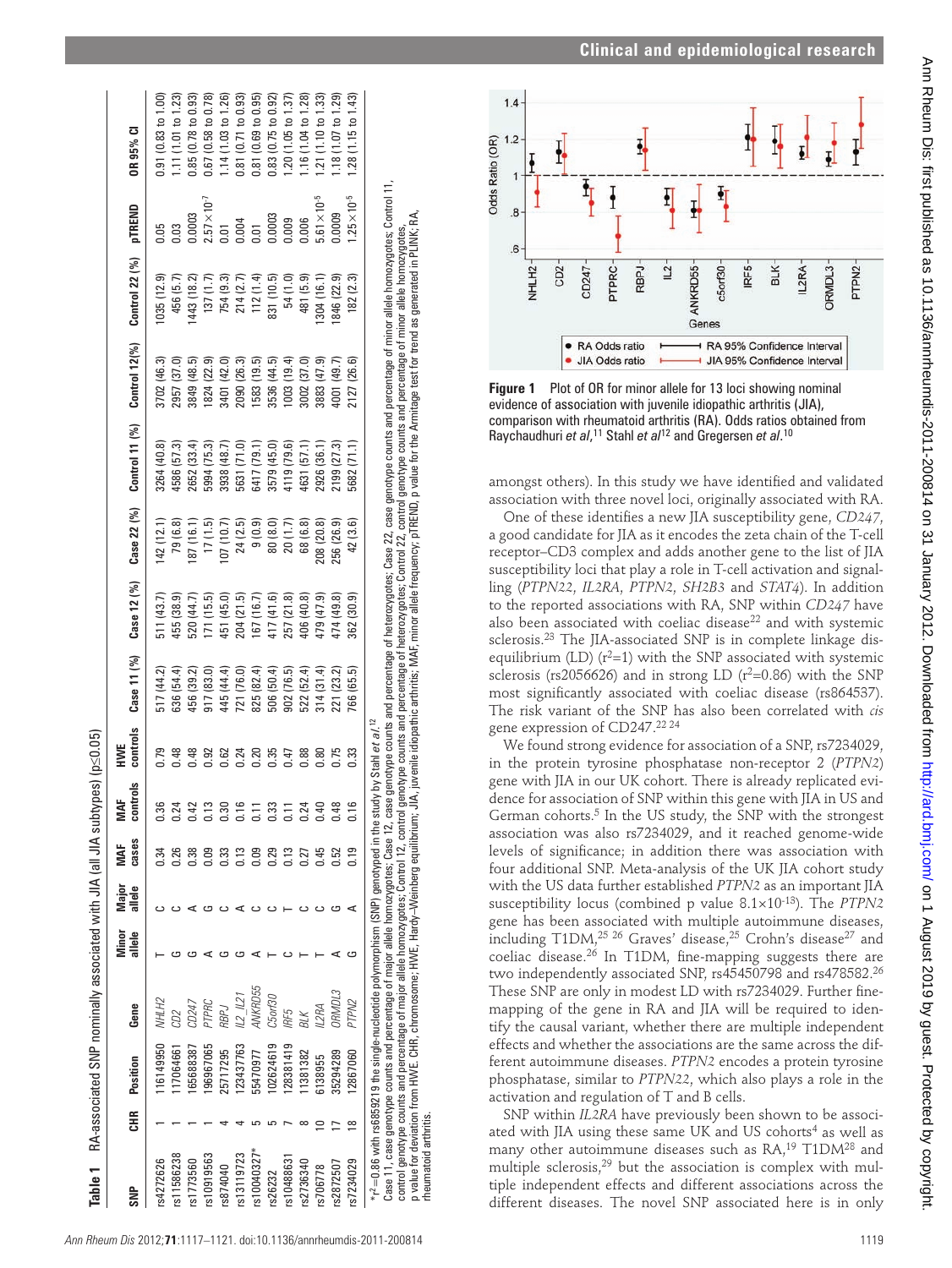## **Clinical and epidemiological research**

|                                                                                                                                                                       | Breslow-Day                          |                                           |                                                     |                                                                                                     |                                           |                                            | weak LD with the most associated SNP from the previous<br>study, rs2104286, $r^2$ =0.24. However, conditional logistic regres-<br>sion analysis in the UK dataset suggests that rs2104286 is driv-                                                                                                                                                                                                                                      |
|-----------------------------------------------------------------------------------------------------------------------------------------------------------------------|--------------------------------------|-------------------------------------------|-----------------------------------------------------|-----------------------------------------------------------------------------------------------------|-------------------------------------------|--------------------------------------------|-----------------------------------------------------------------------------------------------------------------------------------------------------------------------------------------------------------------------------------------------------------------------------------------------------------------------------------------------------------------------------------------------------------------------------------------|
|                                                                                                                                                                       | p value                              | $0.55$<br>$0.08$                          | 0.93                                                | $3.3\times10^{-1}$<br>0.27<br>0.05<br>0.74                                                          |                                           | 0.33<br>0.01                               | ing the association with JIA. After conditioning on rs2104286<br>there was no significant association at rs706778, whereas after                                                                                                                                                                                                                                                                                                        |
|                                                                                                                                                                       | OR (95% CI)                          | 1.03(0.94 to 1.12)<br>0.92(0.85 to 1.0)   | $0.88(0.78 \text{ to } 0.99)$<br>0.86 (0.8 to 0.92) | 1.08 (0.99 to 1.18)                                                                                 | 1.22 (1.13 to 1.32)<br>1.09 (1.0 to 1.19) | 1.09 (1.01 to 1.18)<br>1.41 (1.28 to 1.55) | conditioning on rs706778, there was still significant association<br>at rs2104286 (data not shown). Meta-analysis of the UK and US<br>studies found highly significant evidence for association with<br>JIA (combined p value $3.3 \times 10^{-8}$ ), which now brings this locus to<br>a genome-wide significance level.<br>In the initial analysis of the UK cohort only the most significant                                         |
|                                                                                                                                                                       | meta-analysis<br>Combined<br>p value | .56<br>0.05                               | $2.8\times10^{-4}$<br>0.04                          | 0.07                                                                                                | $9.5 \times 10^{-7}$<br>0.06              | $8.1 \times 10^{-13}$<br>0.03              | association was for a SNP in the protein-tyrosine phosphatase<br>receptor type C (PTPRC) gene, which again is a promising can-<br>didate gene. This gene encodes the common leucocyte antigen,<br>CD45, which is a haemopoietic cell-specific tyrosine phos-                                                                                                                                                                            |
| oligoarthritis and RF-negative polyarthritis                                                                                                                          | OR (95% CI)                          | 0.95 (0.84 to 1.06)<br>0.94(0.83 to 1.08) | 1.16 (0.98 to 1.36)<br>0.87 (0.78 to 0.97)          | $\begin{array}{c} 1.03 \ (0.92 \ \text{to} \ 1.16) \\ 1.00 \ (0.88 \ \text{to} \ 1.13) \end{array}$ | 1.24 (1.11 to 1.38)                       | 0.99(0.89 to 1.11)<br>1.48 (1.29 to 1.69)  | phatase. CD45 is essential for the activation of $T$ and $B$ cells by<br>mediating cell-to-cell contacts and regulating protein-tyrosine<br>kinases involved in signal transduction. <sup>30</sup> However, this was not<br>validated in the US cohort; in fact, there was a trend towards<br>an association but in the opposite direction. There are a number<br>of possible reasons for this, including a false positive in the ini-  |
|                                                                                                                                                                       | pTREND                               | 33<br>0.39<br>0.01                        |                                                     | 0.59<br>0.59<br>0.99                                                                                | 0.0002                                    | $1.3 \times 10^{-8}$<br>0.93               | tial UK dataset, a false negative in the US dataset, unrecognised<br>population stratification, phenotypic heterogeneity and differ-<br>ent environmental exposures. Analysis of this SNP in additional<br>larger cohorts is required to confirm or refute association with                                                                                                                                                             |
|                                                                                                                                                                       | <b>MAF</b><br>controls               | 0.24<br>0.37                              | 0.12                                                | 0.30                                                                                                | 0.26<br>0.40                              | 0.46<br>0.16                               | this locus.<br>The JIA association findings were not validated in the US<br>cohort for CD2, RBPJ, BLK and ORMDL3, and only ORMDL3                                                                                                                                                                                                                                                                                                       |
| US JIA oligoarth<br>cases (n=813)                                                                                                                                     | MAF<br>cases                         | 8<br>0.21<br>0.38                         | 0.14                                                | 0.31                                                                                                | 0.26<br>0.46                              | 0.46<br>0.23                               | remained significant in the combined analysis. The US cohort<br>was underpowered to detect an effect with all of these loci apart                                                                                                                                                                                                                                                                                                       |
| <b>Ind RF-negative polyarthritis</b>                                                                                                                                  | OR (95% CI)                          | 0.90(0.81 to 1.01)<br>1.11 (0.98 to 1.25) | 0.86 (0.77 to 0.96)<br>0.65 (0.54 to 0.78)          | 1.14 (1.01 to 1.28)                                                                                 | 1.19 (1.05 to 1.36)<br>1.20 (1.07 to 1.35 | 1.22(1.08 to 1.37)<br>1.35(1.18 to 1.54)   | from ORMDL3 (see supplementary table 3, available online<br>only), therefore further validation is needed.<br>In addition it should be noted that for the 16 SNP that were not<br>significantly associated with JIA in this study, we had between<br>29% and 99% power to detect an association; therefore, for<br>some of these SNP, larger datasets and meta-analyses will be<br>required to exclude association with JIA completely. |
| æ                                                                                                                                                                     | <b>PTREND</b>                        | 0.10<br>0.07                              | 0.008                                               | $4.2\times10^{-}$<br>0.04                                                                           | 0.002<br>0.007                            | $9.3 \times 10^{-6}$<br>0.001              | JIA is a heterogeneous disease and it may be expected that<br>there are genetic differences across the JIA subtypes and some<br>subtype-specific effects have been identified. $3132$ In this study                                                                                                                                                                                                                                     |
| UK JIA oligoarthritis<br>cases (n=798)                                                                                                                                | controls<br>MAF                      | 0.36<br>0.24                              | 0.13<br>0.42                                        | 0.30                                                                                                | 0.24<br>0.40                              | 0.48<br>0.16                               | our strategy was to look for shared autoimmune or inflamma-<br>tory arthritis susceptibility loci, and it would be interesting to<br>investigate whether these associations are common to all JIA                                                                                                                                                                                                                                       |
|                                                                                                                                                                       | cases<br><b>MAF</b>                  | 0.26<br>0.34                              | 0.39<br>0.09                                        | 0.33                                                                                                | 0.28<br>0.45                              | 0.53<br>0.20                               | subtypes or are restricted to some subtypes. However, stratified<br>analysis leads to small sample sizes for many of the subtypes                                                                                                                                                                                                                                                                                                       |
|                                                                                                                                                                       | Major<br>allele                      | o o go o o o g                            |                                                     |                                                                                                     |                                           |                                            | and further issues with multiple testing. Larger cohorts of the<br>ILAR subtypes are required to improve the power to detect any<br>subtype-specific effects. We have stratified our analysis just to                                                                                                                                                                                                                                   |
|                                                                                                                                                                       | Minor<br>allele                      | C                                         | $\mathfrak{c}$                                      | ⊲ ඏ                                                                                                 |                                           | ⋖                                          | investigate the oligoarthritis and rheumatoid factor-negative<br>polyarthritis subtypes as these were the subtypes comprising<br>the validation cohort.                                                                                                                                                                                                                                                                                 |
|                                                                                                                                                                       | Gene                                 | NHLH <sub>2</sub><br>CD2                  | CD247<br>PTPRC                                      | RBPJ                                                                                                | IL2RA<br><b>BLK</b>                       | ORMDL3<br>PTPN2                            | For all these loci identified for JIA we have only tested one<br>SNP, the SNP most significantly associated with RA from<br>GWAS. In most cases for the genes identified to date for RA                                                                                                                                                                                                                                                 |
| Analysis of all JIA nominally associated SNP in oligoarthritis and polyarthritis subtypes in UK discovery cohort, the US validation cohort and combined meta-analysis | Position                             | 116149950<br>17064661                     | 96967065<br>65688387                                | 25717295                                                                                            | 11381382<br>6138955                       | 35294289<br>12867060                       | and other autoimmune diseases, the actual causal variant has<br>yet to be identified, which may reduce the power of this study<br>even further, so further fine-mapping of the genes/regions is<br>now required.                                                                                                                                                                                                                        |
|                                                                                                                                                                       | ā                                    |                                           |                                                     |                                                                                                     | 0                                         | $\frac{8}{10}$                             | In conclusion, the strategy of testing loci identified in other<br>autoimmune diseases, such as RA, for association with JIA is<br>proving successful in the identification of novel JIA loci and is                                                                                                                                                                                                                                    |
| Table 2                                                                                                                                                               | <b>SNP</b>                           | rs11586238<br>rs4272626                   | rs10919563<br>rs1773560                             | rs874040                                                                                            | rs2736340<br>rs706778                     | rs7234029<br>rs2872507                     | a complementary approach to the hypothesis-free methods<br>of GWAS. In the past few years we have investigated 45 loci<br>that confer susceptibility to RA for association with JIA. <sup>7 13 33</sup>                                                                                                                                                                                                                                 |